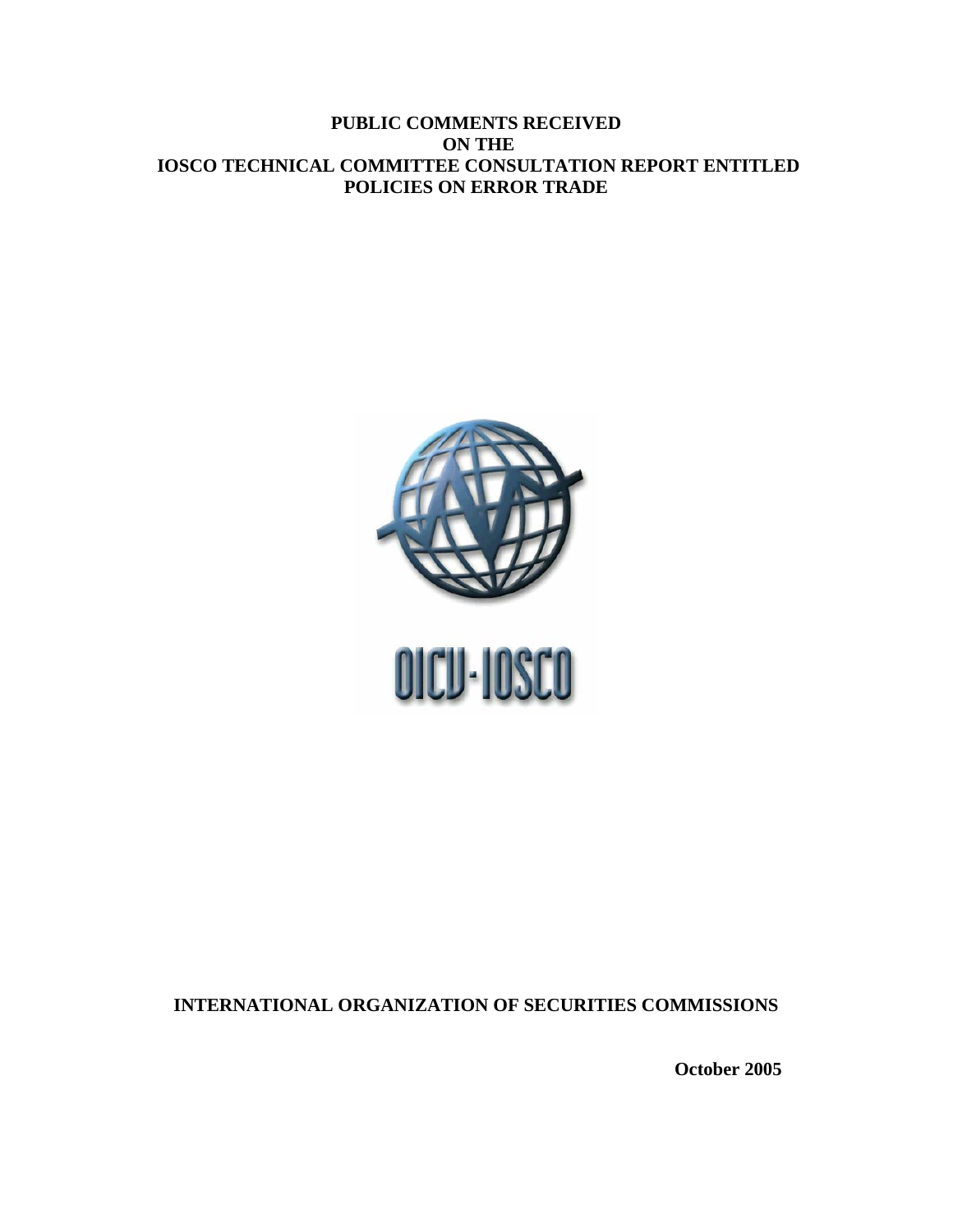# **List of Organizations that have provided comments:**

- ¾ Bolsas y Mercados Españoles (BME)
- ¾ The Brazil Stock Exchange (BOVESPA)
- ¾ Gruppo Borsa Italiana
- $\triangleright$  UBS Group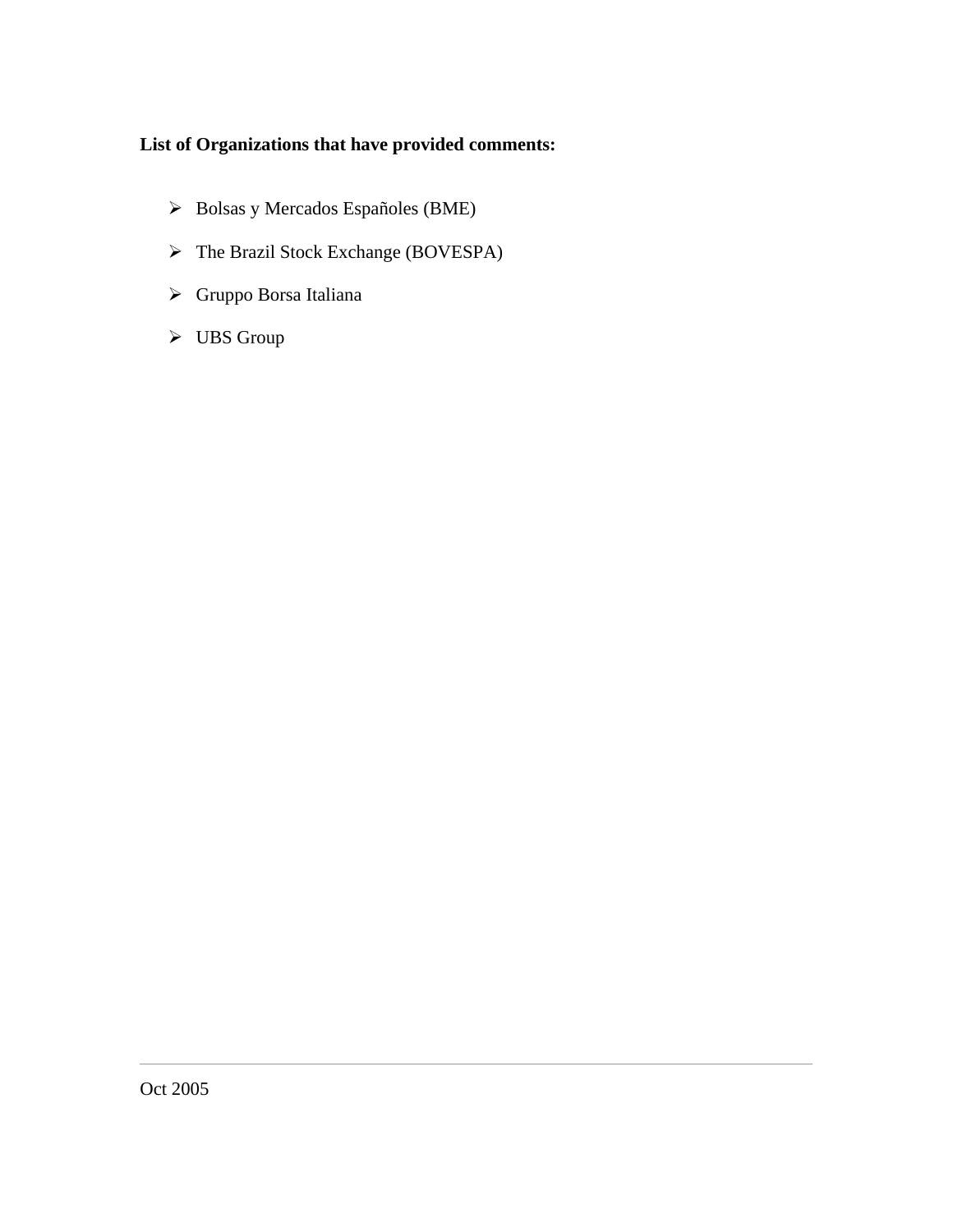

# **BME COMMENTS TO THE IOSCO CONSULTATION REPORT ON POLICIES ON ERROR TRADES**

Bolsas y Mercados Españoles (BME) integrates the companies that direct and manage the securities markets and financial systems in Spain. It brings together, under a single activity, decision-making and coordination unit, the Spanish equity, fixed-income and derivatives markets and their clearing and settlement systems.

The BME Group is formed by Madrid, Barcelona, Bilbao and Valencia Stock Exchanges, MF Mercados Financieros (which includes the derivatives markets, MEFF and the fixed income and Public Debt markets  $-$  AIAF and SENAF  $-$ ), IBERCLEAR (the securities registration, depository, clearing and settlement institution) and BME Consulting, which is focused in the areas of strategic consultancy, provision of services and exportation of the technological platforms developed by the companies of the Group.

As regards IOSCO Consultation Report on Policies on error trades, we would like to share with you some considerations from the perspective of the securities and derivatives markets managed by BME.

- 1. First of all, BME shares with IOSCO the importance given to an appropriate policy on error trades, considering it as one of the most important issues to be regulated by an exchange. We also consider that each exchange should find the best way to do so by itself, although it is possible and useful to establish some general recommendations for the design of policies on error trades. In this regard, each one of the recommendations contained in the Report document is very interesting.
- 2. The Report details successfully the main issues that have to be contained on an error trades regulation without ending up supporting a specific policy. Moreover, its objective is not to value the different policies or to recommend any of them, but a different one. We believe that this approach is helpful as there is not a policy which is better than the others, but all of them have advantages and disadvantages and it will be the philosophy of each exchange as well as the consistency with its other rules what determines the error trades policy that better fits each exchange.
- 3. Regarding the recommendations, we can say that the emphasis put on prevention is not enough. It is mentioned as the recommendation number 6 when it should be the first one.

In the equity market we have volatility auctions which are informed in real time as well as static and dinamic ranges calculated according to historical volatility and liquidity for each stock. These dinamic and static ranges are updated and published on a monthly basis. In addition, there are warnings in the trading terminals of the trading system of price and volume and it is required for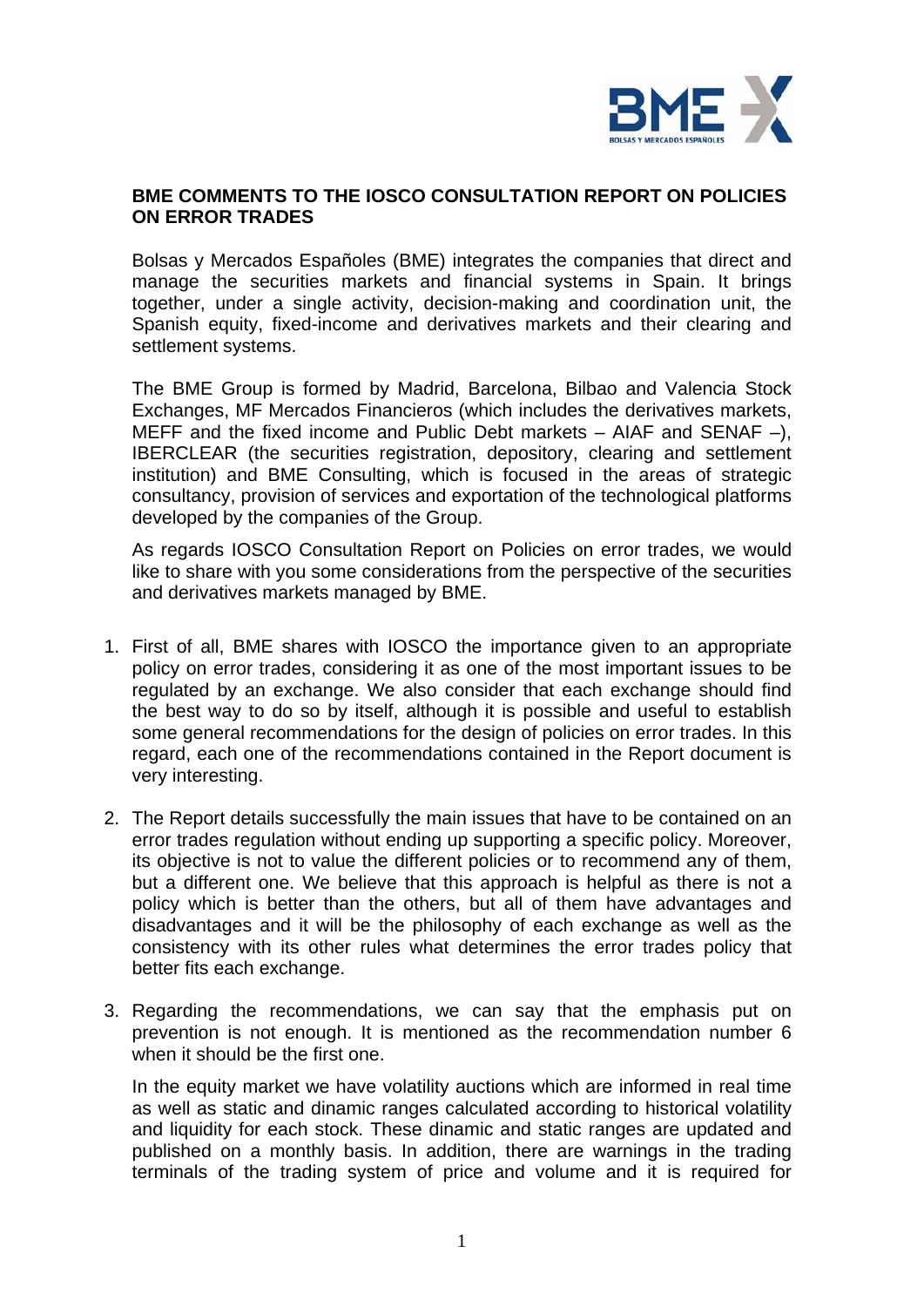

external applications to put in place price, volume and other filters in the order entry to gain the officially recognised homologation access.

As in the spanish equity market we trade intruments that are underlying of other derivative products calculated on real time (futures, options, and warrants on stock indexes and individual stocks) it is not possible to cancel trades disseminated on line through electronic vendor feed.

The derivatives market (MEFF), in particular, in the description of its error trades policy for the futures contracts, makes mandatory for all Members the use of price and volume filters. This obligation applies to Members that work with MEFF Terminals as well as to those that use a different software. The computer programmes of MEFF are prepared to prevent Members from sending orders if they do not have the filters set up. The regulation of the derivatives market establishes a maximum limit for the price filter specific for each product.

If all Members have their price filters set up below the upper limit, only a strong movement in the market due to a chain reaction caused by the activation of stop orders could end up, considering liquid contracts, in a chain of error trades. This scenario is in this case better delimited than it would be if Members did not use filters at all.

- 4. In point 2 of the Report, *comprehensiveness*, the possibility of an action by the exchange different than the cancellation: "… actions taken by the exchange that do not cancel but correct the price" is highlighted as part of the Summary of Responses. Even so, it does not seem to be reflected within the main guidelines of the document.
- 5. We also want to add to this reflection that, in our opinion, it is important that the error trades regulation allow the exchange to act on its own without waiting for the trader who made the error to call. Our experience, specially in options, shows that the trader does rarely find out about the error, and when he does, it is much later. It is always more difficult to apply any error trades policy two hours after the wrong deal happened than it is to apply it in the next minute. Therefore, it is necessary for the exchange to be able to apply the policy based on real time valuation tools, that calculate the fair value for each trade and detect irregularities. In any case, the fact that the exchange detects a potential error trade does not automatically mean that it is. It will be necessary to check afterwards what the fair price on the market is in order to determine whether the trade was erroneous or not.
- 6. The current policy of errors of the derivatives market (MEFF), although using a "no-bust" range, is based on the non-cancellation and on the price-adjustments of the erroneous trades. This policy is the result of many years of experience in applying a cancellation policy and of many years doing the opposite, combined with great emphasis on prevention. In this last case, we used to make the participants responsible for any losses caused by their lack of filters.

Nowadays, cancelling trades is more traumatic than ever given that many futures or options trades lead to the automatic execution of trades on the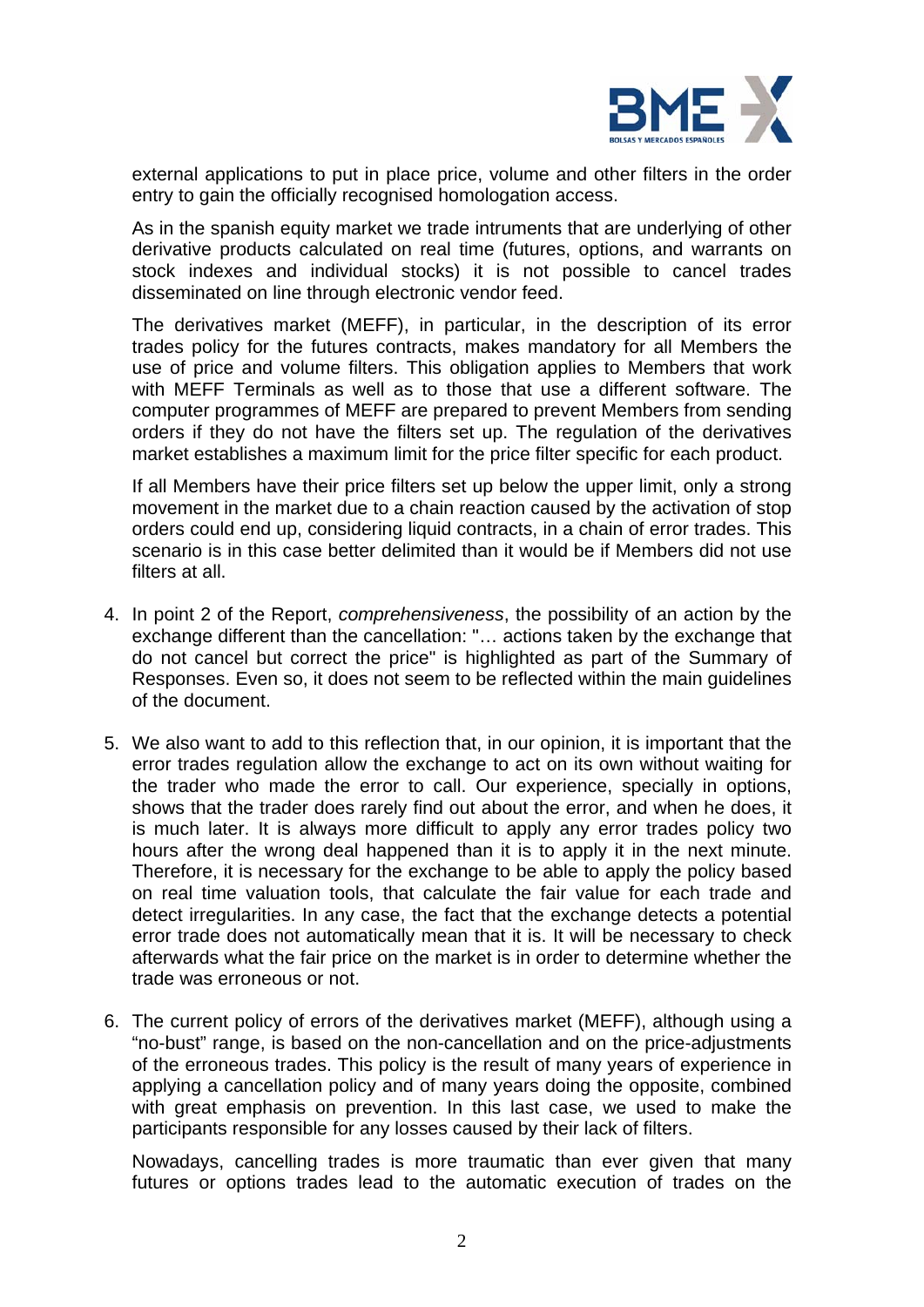

underlying market, or the automatic execution in other futures or options contracts that in many cases are traded in other exchanges. If the exchange on which the error is produced decides to simply cancel the trade, the related trades would not be cancelled, leaving the trader unfairly and untimely unhedged.

On the other hand, putting all the emphasis on prevention and not cancelling any trades can cause big losses to any participant in unforeseen circumstances even if preventive measures are in place. Therefore this policy is also not efficient by itself.

From all this, we have learned that the price adjustment in the erroneous trades, outside a range, is a mid way solution and offers the best protection to the participants at the same time that it does not put in doubt the certainly of the trades, which is one of the main principles of any exchange.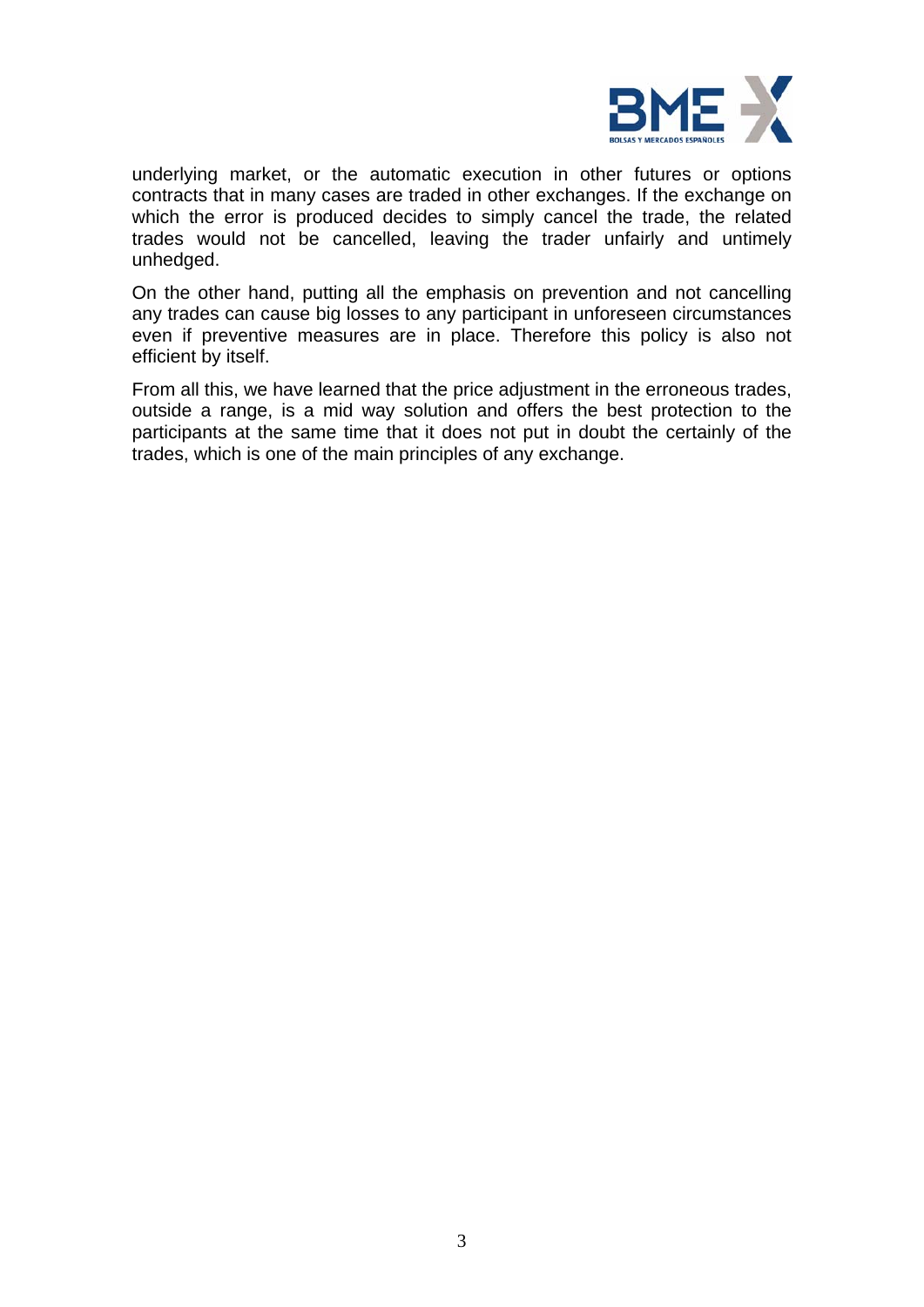

# **Public Comment on Policies on Error Trades**

The São Paulo Stock Exchange agrees with the recommendations and arguments on error trades resulting from the survey conducted by the IOSCO.

It does not remain any doubt about the importance of the stock exchanges having clear, objectives and transparent error traded policies, in order to allow that the market carries out its important role of investors' protection and maintenance of a fair and transparent market, reducing, in this way, the systemic risk of investing in the stock market.

A controversial and important aspect is the decision of cancelling a trade executed due to an error trade. This is a critical question which may incur in negative effects over the market, becoming necessary that market users have knowledge in advance about the circumstances under which a trade may be cancelled, the type of trades that may be cancelled, the parties who may challenge the trade, etc. On BOVESPA, for example, the market users know that trades will not be cancelled if this event causes an alteration on opening, highest, lowest and closing prices, as well as a considerable alteration in the traded volume, observed up to the moment of the receipt of the correction or cancellation request.

Beyond the situations described above, BOVESPA is always concerned about the consequences of a trade cancelling over the others trades and over the market participants. If, for example, a trade is responsible by triggering a stop order or a program trading, then this trade will not be cancelled due to the severe consequences of such cancelling over the fairness and integrity of the market.

BOVESPA is also concerned about the decision of cancelling trades on stocks which are cross-border traded, to avoid pricing instability and to maintain market integrity and enhance the ability of market users to price and manage risks.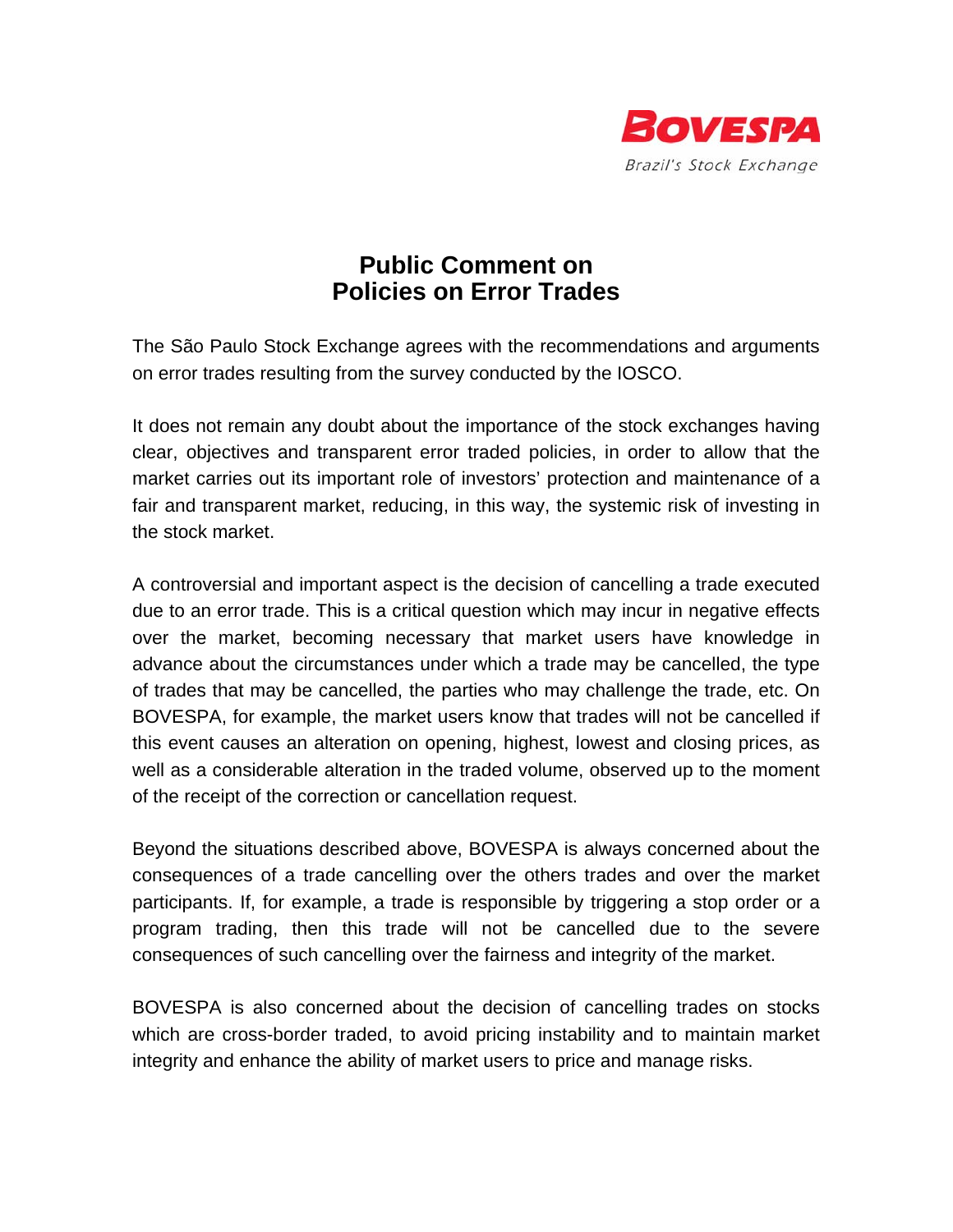In our opinion, it will predominate the systems and instruments that minimize the necessity of cancelling a trade. And, in this aspect, the advance of the world-wild trend of closing a trade by an electronic trading systems, which has as characteristics the use of tools that have the purpose of avoiding erroneous trades, such as filters, order confirmation alerts, credit controls, pré-execution checks, error trade prevention alerts and instruments that interrupt the trading before it is closed in case it exceeds the parameters previously disclosed by the market, fulfills with the ability of minimizing the necessity of cancelling a trade.

BOVESPA error trade policy has rules regarding market price fluctuation and closing of trades with the purpose of avoid error in trades. All rules are disclosed to market participants and are available in our website.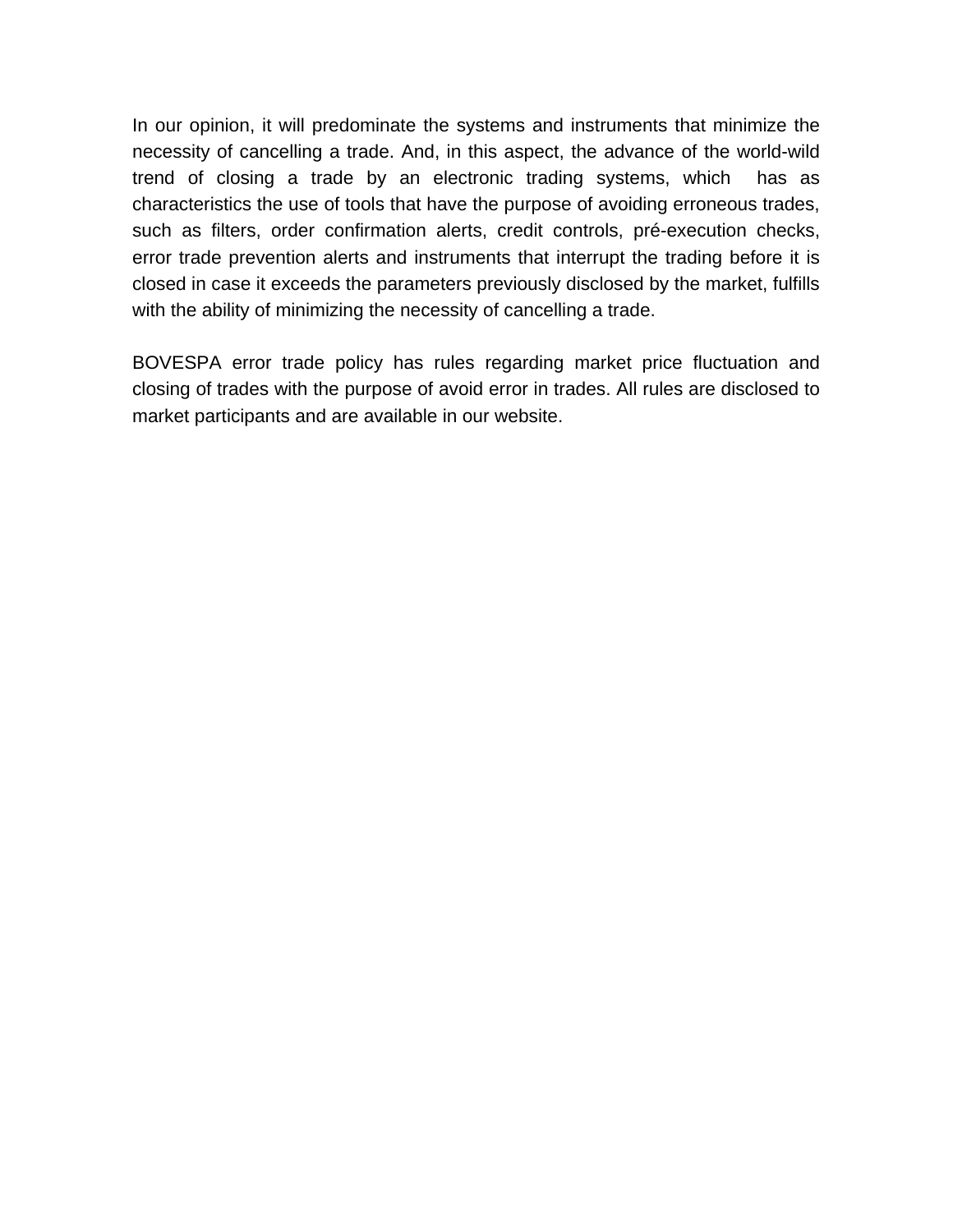

### **CONSULTATION REPORT**

# **POLICIES ON ERROR TRADES**

Thank you for the opportunity to comment on this report regarding the design of error trades policies. We are very supportive of the work that IOSCO and its Technical and Standing Committees have conducted so far and we strongly share the open approach adopted.

With regard to the proposed topics, our comments are expressed below.

# **a. Need for flexibility**

The design of error trade polices should be left to the Exchanges' discretion in the framework of IOSCO's recommendations, in order to take into account the characteristics of each market structure and to quickly and effectively manage emergency situations caused by error trades.

### **b. Definition of error trades**

We share the broad definition of "error trades" including "transactions that are executed in error through malfunction of a trading system".

A mistake in entering orders in a market could depend either on human errors or on malfunction of the intermediary's trading system. Borsa Italiana defines an error regardless of the cause as a transaction which derives from an evident mistake in entering orders in a market. Furthermore, Borsa Italiana also takes into account the theoretical loss and the divergence from a reference price.

We believe that trades originated by disruptions or technical glitch of the Exchange's trading system should be separately addressed in addition with other means such as membership agreements, insurance policies and so on.

#### **c. Role of intermediaries**

We strongly share IOSCO's concerns about the role of intermediaries as first line of defence in preventing error trades. In particular, evaluating the admission of intermediaries to trading, the Exchange shall conduct a check, in accordance with non-discriminatory criteria established on a general basis in an ad hoc measure, aimed at ensuring the regular operation of the market and focused in particular on verifying the existence of adequacy of the technological systems used for trading and the associated activities in relation to the nature of the activities carried on and the number and types of interconnections with the markets, and their compatibility with the electronic data processing and telecommunication support systems adopted by the Exchange for the operation of the markets.

Exchanges shall continuously monitor the operation of the technical equipment and transmission networks of the electronic data processing and telecommunication systems and shall monitor operational and informational links to the markets.

But it is as much important that the intermediaries' systems with direct access to the exchanges' trading system are secure.

For these reasons, Borsa Italiana requires its participants to implement and monitor their systems to avoid erroneous trades, such as filters, order confirmation alerts and so on.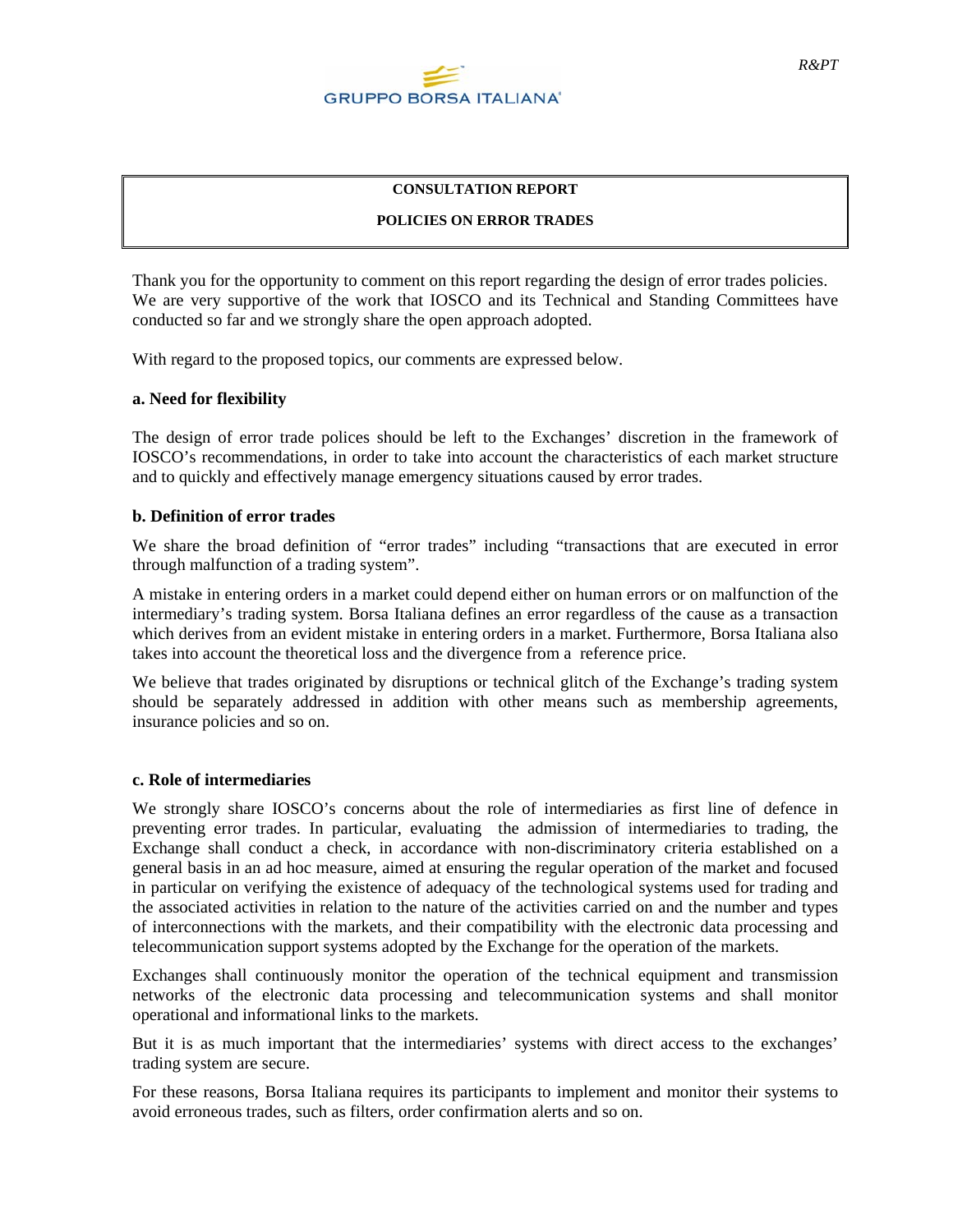

In order to strengthen this kind of Exchanges' provisions, we would appreciate a IOSCO's initiative on the role of intermediaries in preventing error trades.

# **d. Ability of third parties**

The goal of preserving market integrity and the need to preserve trade certainty can lead the Exchange to decide to exclude the ability of third parties whose trades were affected by an error trades to invoke the policy.

Borsa Italiana expressly allows to invoke its policy the Exchange member who committed the error.

# **e. Predictability**

The need for predictability of the process should be balanced with the need for flexibility of the exchanges. Indeed, a very high level of details of the procedure and automatism could encourage operators to exploit the policy thus raising a moral hazard.

# **f. Timeliness**

With reference to timeliness, the establishing of explicit and rigid timeframes for all procedural requirements should not be recommended. Depending on the type of the financial instrument and the type of error, where possible, the exchange could set forth a maximum length of the procedure in order to improve expedition and to increase investors' confidence in the market integrity and transparency.

The procedure should be conducted with timeliness in order to reduce effects on price formation and to re-establish parity of information through investors.

However, specific and inflexible timeframes could undermine and condition the comprehensiveness of the Exchanges' evaluation, especially with reference to extraordinary cases involving a significant number of intermediaries.

We hope that IOSCO will find our comments useful and we remain at disposal for further explanations and details. Moreover we look forward to further cooperate.

Best regards

Milan, 17 May 2005

For additional details: Regulation & Post Trading - Legal & Institutional Affairs Tel: +39 02 72426.285

Fax: +39 02 89010730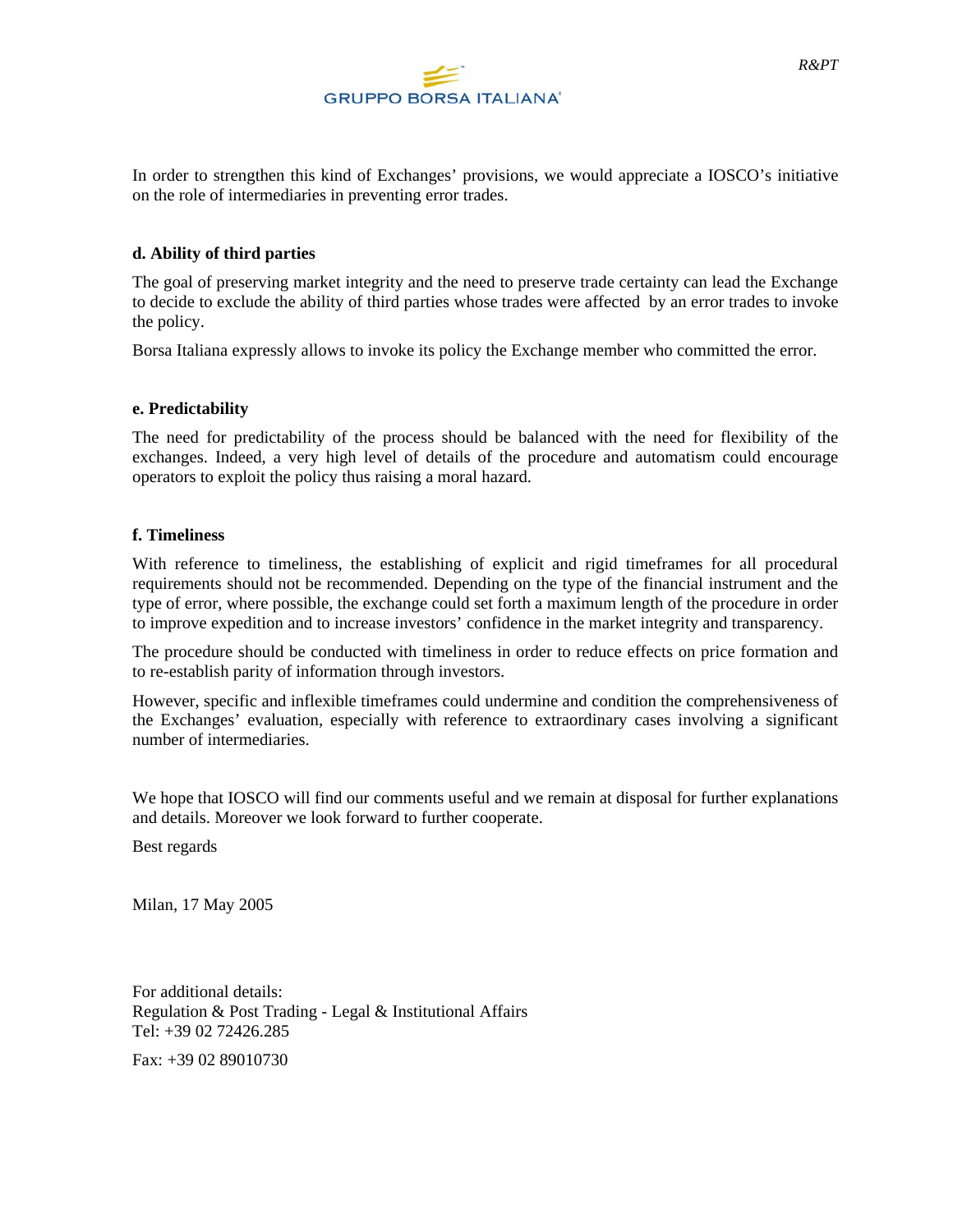

April 2005

# **UBS Group Comments OICV-IOSCO Consultation Report February 2005**

**Policies on Error Trades** 

Mr. Philippe Richard To: **IOSCO Secretary General** Oquendo 12 28006 Madrid, Spain

mail@oicv.iosco.org.

Produced by Group Strategic Analysis, in collaboration with the Business Units

Contact

Dr. Christoph Speth Dr. Eric Hoffmann

+41-1-234 4521 +41-1-234 4032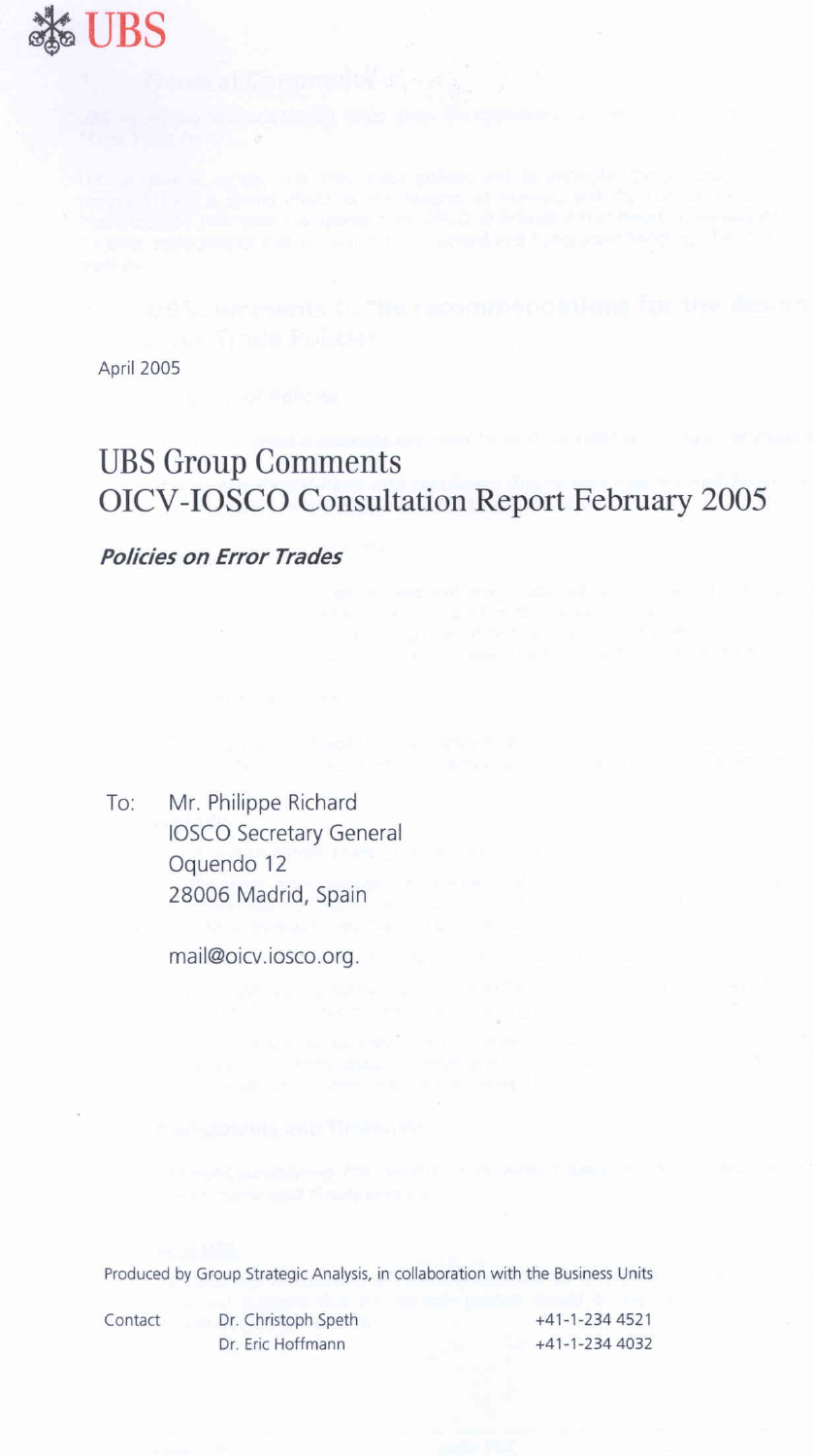#### **General Comments**  $1.$

UBS would like to thank IOSCO to be given the opportunity to contribute to Consultation Report on "Error Trade Policy".

UBS in general agrees, that error trade policies and in particular the process by which trades are cancelled have a strong effect to the integrity of markets and the confidence of the participants. Therefore UBS welcomes the approach of IOSCO to provide a framework to exchanges and regulators for error trade policies that will support a consistent and transparent handling of error trades across the markets.

#### $2.$ UBS comments to the recommendations for the design of **Error Trade Policies**

# 1.) Adoption of Policies

- Exchanges should evaluate the need for and consider adopting error trade policies.
- Exchanges should have, and regulators should take into account an exchange's need for, flexibility in the design of error trade policies.

# **View of UBS**

UBS is convinced that the adoption of error trade policies will have a positive impact on the markets ability to address the effects of error trades. UBS shares the opinion of granting exchanges flexibility in designing the respective policies, however a consistent and reliable approach across the various markets in respect of handling error trades would be welcomed.

# 2.) Comprehensiveness

- Exchange error trade policies should be comprehensive in order to promote the predictability, fairness and consistency of actions taken under the policy.

# **View of UBS**

UBS in general agrees, however would like to point out the following:

- The policy should explicitly include measures for the situation in which the exchange itself is responsible for the error trades. Aside from explicit rules this should also include an independent authority that can be addressed.
- There should be pre-published parameters that define "error trades".
- In regards to the notification, it has to be ensured, that no customer related information need to be disclosed to ensure that banking secrecy will be maintained.
- Taking measures to prevent error trades is important but their possible effects on the business should be analyzed closer by a business case, before implementation (e.g. costs of implementation; possible impact on straight through processing etc.).

# 3.) Predictability and Timeliness

- Policies concerning the resolution of error trades should be designed to provide a predictable and timely process.

# **View of UBS**

UBS also sees the benefits of explicit timeframes for all procedural requirements of error trade rules and suggests that the decision process should be kept in a very tight timeframe and communicated immediately.